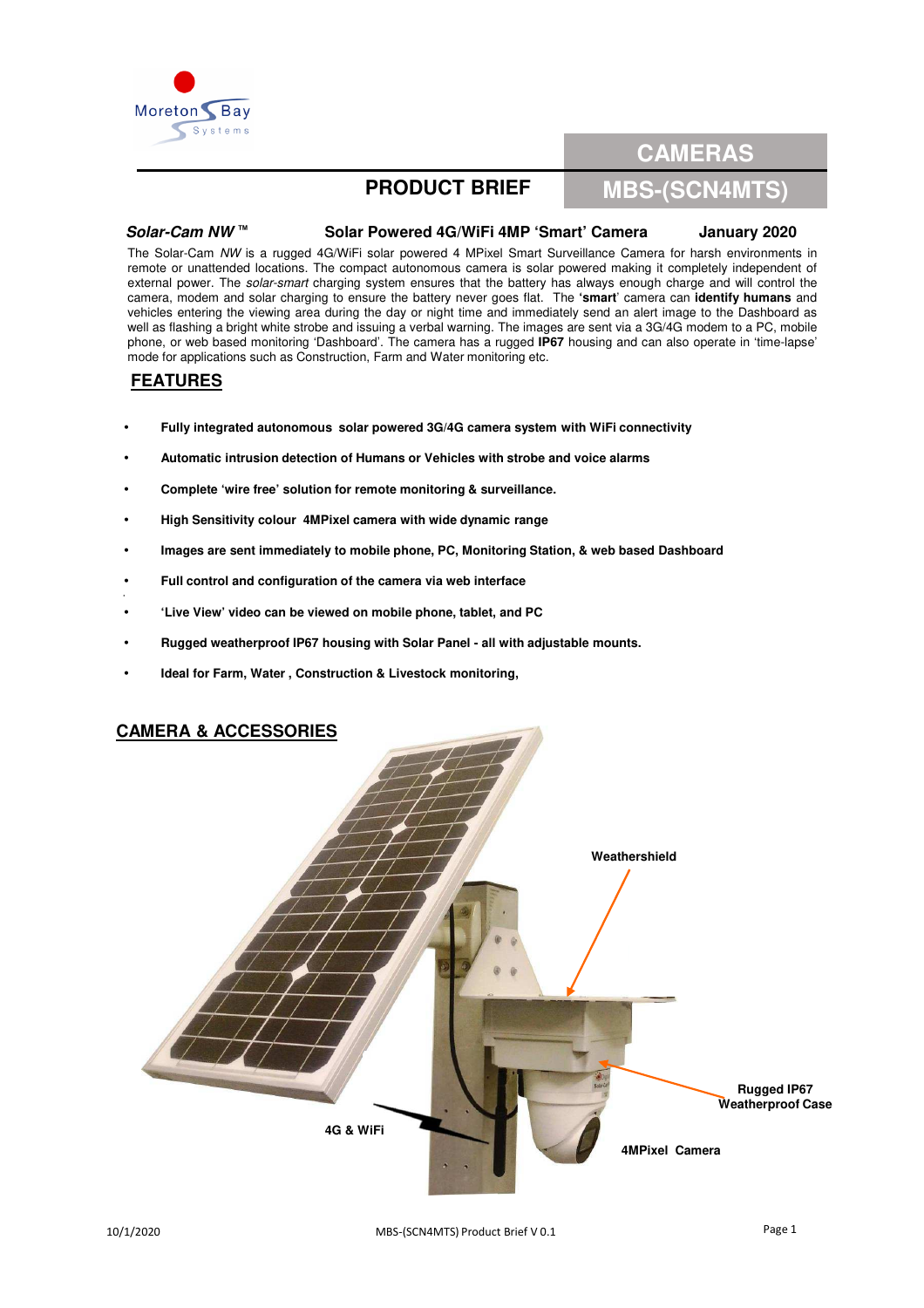



**Construction**



**Waste Management**



**Orchard monitoring** 

**Port Monitoring**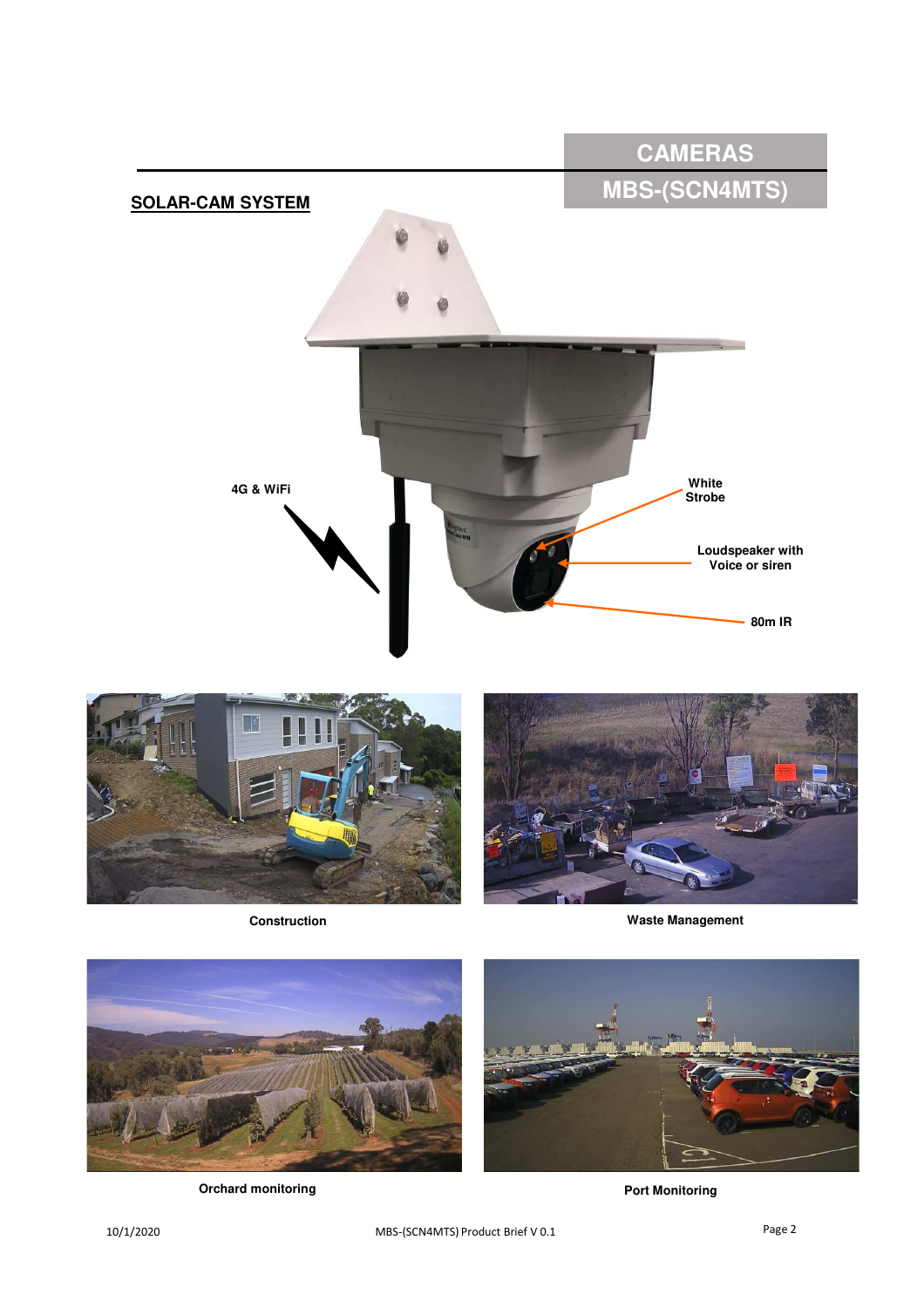**CAMERAS**

# **MBS-(SCN4MTS)**

## **SPECIFICATIONS**

**Camera**<br>Maximum Resolution Video Compression H.265/H.264 Max Frame Rate 2688 x 1520 (25fps)

2688 x 1520 (4 MPixel) Lens 2.8mm (Horiz FOV =  $104^\circ$ , Vert FOV =  $58^\circ$ , Diag FOV =  $124^\circ$ )<br>Minimum Illumination 0.012 Lux/F1.6 (Colour), 0.1 Lux (IR on) 0.012 Lux/F1.6 (Colour), 0 Lux (IR on) Video Detection Human, Vehicle Intrusion detection, Line crossing, Motion<br>Deterrent on alarm White strobe light & voice warning White strobe light & voice warning Protocols TCP/IP,UDP,ICMP, HTTP, HTTPS, FTP,DHCP,DNS,DDNS,RTP,RTSP,RTCP,NTP, SNMP, IGMP, Multicast UPnP,SMTP,802.1X,QoS,ipV6, Bonjour Storage Internal SD card - 128GB

# **WiFi**

Wireless Standards IEEE802.11b, 802.11g, 802.11n Frequency 2.4GHz Bandwidth 20/40MHz Protocols 802.11b: CCK,QPSK,BPSK, 802.11g/n: OFDM Security 64/128 bit WEP, WPA/WPA2, WPA-PSK, WPS Transfer rates 11b: 11Mbps, 11g: 54Mbps, 11n: up to 150 Mbps Wireless Range 100m (328 ft)

### **General**

Operating Temperature -30°C to 60°C (-22°F to 140°F), Humidity 95% or less IR Range 80m (262 ft) Solar Panel 100W @ 18.3VDC Ingress Protection IP 66<br>Dimensions 30 x 1 Weight 2.5 Kg (5.5 lbs)

**Modem**<br>Frequency Bands:

LTE FDD: Band1 (2100 MHz)/ Band3(1800 MHz)/ Band7(2600 MHz)/ Band8 (900 MHz)/ Band20 (800 MHz) **DC-HSPA+/HSPA+/HSPA/UMTS:** Band1 (2100 MHz)/ Band8 (900 MHz) **EDGE/GPRS/GSM:** 850 MHz/ 900 MHz/ 1800 MHz/ 1900 MHz



### **Declaration of Conformity**

The RF transceiver module in this product conforms with **ETSI EN 300 440-1** and **FCC section 15.249**

 $30 \times 19 \times 16$  cm (11.8 x 7.5 x 6.3 inches)